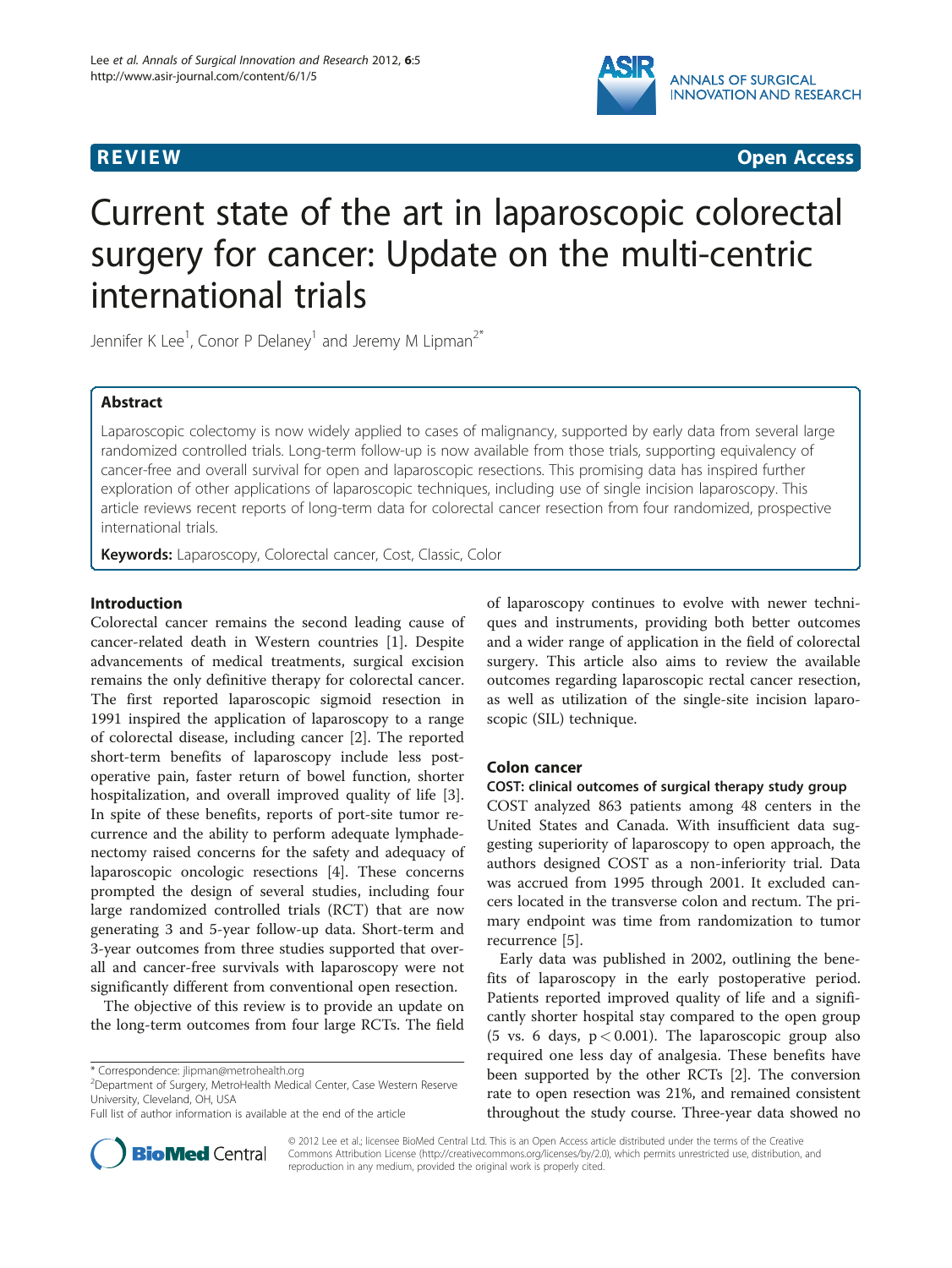difference in overall survival (lap: 86%, open: 85%;  $p = 0.51$  $p = 0.51$  $p = 0.51$ ) or recurrence (lap: 16%, open: 19%;  $p = 0.32$ ) [5].

Five-year data was available on 90% of patients and published in 2007. COST showed that with 170 recurrences and 252 deaths, cancer-free and overall 5-year survival was similar between open and laparoscopic groups. The rate of recurrence, along with the sites of those recurrences, was also similar (lap: 76%, open: 74%; p = 0.93). Although not adequately powered, an exploratory subset analysis was done to evaluate whether conversion to open operation impacted the outcome measures. This analysis did not identify a significant difference between groups for either cancer-free survival or recurrence [[6\]](#page-6-0).

#### Color: colon cancer laparoscopic or open resection

COLOR included 29 European centers with data from 1076 patients accrued from 1997 through 2003. As in the COST trial, transverse colon and extra-peritoneal rectal cancer were excluded. COLOR, however, also excluded those with a body mass index greater than 30 as obesity was considered a technical challenge at the time of this study's design. The primary endpoint was cancer-free survival at 3 years. Similar to the COST study, COLOR was designed as a non-inferiority RCT. Also like COST, COLOR included surgical teams that had performed at least 20 laparoscopic colectomies, confirmed by evaluation of videotaped operations. The rate of conversion was 17% mostly (34%) due to encountering unexpected bulky disease. The majority of patients in this trial had only barium enema radiography and colonoscopy pre-operatively. Only 5% of the patients in this trial had pre-operative computerized axial tomography (CT) evaluation. This emphasizes the importance of preoperative radiographic staging with imaging tools such as magnetic resonance imaging (MRI) and CT to facilitate operative planning.

Short-term results were published in 2005, describing laparoscopy as a longer operation (lap: 145 min, open: 115 min;  $p < 0.0001$ ) with less blood loss (lap: 100 cc, open: 175 cc;  $p < 0.0001$ ). There were no significant differences in oncologic outcomes including the rate of positive margins  $(p = 1.0)$  or in the number of lymph nodes harvested ( $p = 0.35$ ). Postoperative morbidity was also similar for both groups with no significant differences in postoperative pulmonary or cardiac events, anastomotic failures or wound infections [\[7](#page-6-0)].

At 3 years, COLOR found recurrences, whether local, distant or combined, were similar between both groups. Overall and cancer-free survival were not significantly different, regardless of disease stage. The 3 year cancer-free survival for all stages was 72.4% in the laparoscopic group and 76.4% in the open group  $(p = 0.7)$ . Overall survival at 3 years for all stages was 81.8% in the laparoscopic group and 84.2% in the open group ( $p = 0.45$ ) [\[8](#page-6-0)].

Although the actual difference in cancer free survival at 3 and 5 years was small, the study did not reach its predetermined non-inferiority margin and thus could not rule out a difference in disease-free survival at 3 years in favor of open colectomy. The authors selected 7% as the cutoff to show non-inferiority regarding the difference in cancer-free survival (survival in patients having laparoscopic operation subtracted from that of those having open operation). At 3 years this difference was 2.0% (95% CI −3.2 to 7.2) and at 5 years was 1.4% (−4.6 to 7.5). Because the upper limit of the 95% confidence interval is greater than 7%, non-inferiority could not be confirmed. This difference is very small, however, and the clinical implications are unlikely to be significant. Additionally, if patients are analyzed by the treatment they actually received rather than by intention to treat, this difference does meet their criteria for non-inferiority (1.7% 95% CI–3.5 to 6.9). Also, 3 and 5 year differences in overall survival meet the criteria for non-inferiority (3 years 2.4% (95% CI −2.1 to 7.0) and 5 years 0.4% (−5.3% to 6.1), though this was not a primary endpoint of the study.

# Classic: conventional versus laparoscopic-assisted surgery in colorectal cancer

CLASICC included 794 patients accrued from 27 United Kingdom centers between 1996 and 2002. The CLA-SICC study stood out among the other RCTs during this time by including patients with rectal cancer. Patients in this study were randomized in a 2:1 basis, such that 526 were in the laparoscopic group and 268 in the open group. Of the 794 patients, 413 (52%) had colon cancer. The findings for patients with rectal cancer will be discussed separately. The short-term primary endpoints were rates of positive circumferential and longitudinal resection margins, proportion of Dukes' C2 tumors and in-hospital mortality. Long-term endpoints were defined as survival, recurrence and quality of life at 3 and 5 years, of which results are now available.

Short-term results were reported in 2005. Overall, there were no significant differences noted with regard to the stated short-term endpoints and quality of life. There was no significant difference in the number of lymph nodes or the number of positive margins for colon cancer, supporting that laparoscopy provided an adequate oncologic resection. The group suggested that this would predict a local recurrence rate no higher and a cancer-related survival no shorter than open resection [[9](#page-6-0)]. These favorable early results of CLASICC prompted a 2006 modification of the National Institute of Health and Clinical Excellence guideline to consider laparoscopic resection as an option for those with colon cancer. These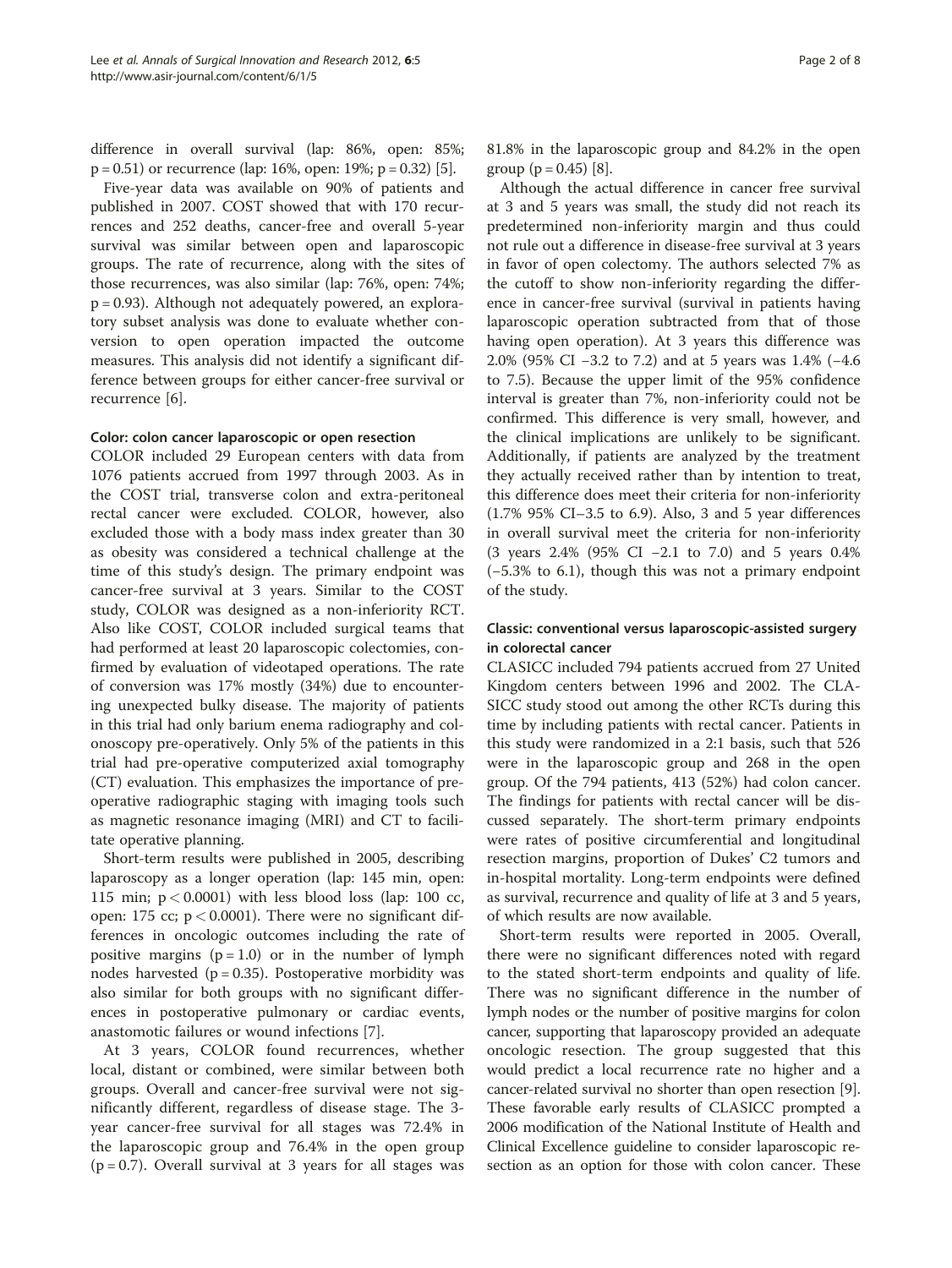favorable findings from early results echoed those of the other international RCTs for colon cancer.

The CLASICC group did find more complications among patients converted to open operation. The rate of conversion for colon cancer was 25% and for rectal cancer was 34%. The most common cause for conversion in both groups was fixation of the tumor. Of rectal cancers, 20% were converted because the tumor was deemed inaccessible laparoscopically. This may attest to the greater technical challenge of laparoscopy for low anterior resection (LAR) and abdominoperineal resections (APR). A learning curve was identified with a decrease in overall rate of conversions to 16% by year 6 from 38% noted in year 1. Converted cases had a significantly higher rate of intraoperative complications, including intraoperative hemorrhage or arrhythmia ( $p = 0.002$ ). Converted cases also had a trend towards higher death rate than open or laparoscopic arms (9% vs. 5% and 1%, respectively;  $p = 0.34$ ), though this was not statistically significant. The main cause of death in these patients was cardiorespiratory failure. These effects on overall survival persisted at 5 years, with lower survival for those who were converted ( $p = 0.033$ ). There was no significant difference in distant recurrence rates for converted cases [\[9,10](#page-6-0)].

Recently published 5-year data supports the initial short-term and 3-year results, strengthening the argument that laparoscopy provides short-term benefits that do not compromise long-term outcomes. Overall survival for both laparoscopic and open resections was similar (lap: 57.9%, open: 58.1%;  $p = 0.848$ ). Regarding colon cancer, the overall survival was again not significantly different between treatment arms (lap: 55.7%, open: 62.7%,  $p = 0.253$ ). [\[10](#page-6-0)] Similarly, there was no difference in 5-year cancer-free survival for colon cancer (lap: 57.6%, open: 64.0%,  $p = 0.399$ ). In total, one wound site recurrence was recorded in the open arm and nine in the laparoscopic arm. There were no additional portsite recurrences reported at 3 or 5 years [[10](#page-6-0),[11](#page-6-0)].

#### Barcelona study

A single-center RCT included data from 219 patients with colon cancer greater than 15 cm from the anal verge accrued from 1993 through 1998. A single surgical team performed all procedures. The primary endpoint was cancer-related survival with data analyzed according to the intention-to-treat principle. Short-term data suggested that those in the laparoscopic group recovered faster and had lower morbidity. Median follow up was 98 months. Long-term results were published in 2008. Although overall survival and rate of recurrence favored the laparoscopic group, this was not statistically significant.

An interesting finding in this study was a higher probability of cancer-related survival in the laparoscopic group, specifically those with locally advanced disease.

These results have not been reproduced by other trials, however. The group postulates that the surgical stress response is less in laparoscopy and therefore may play a role in the reported oncologic advantage. The underlining mechanism is attributed to less surgical trauma, leading to less cytokine release and thus less tumor stimulation. The role of vascular endothelial growth factor in angiogenesis and tumor growth has been of particular

The Barcelona study group acknowledges the laparoscopic advantage they identify may be attributable to it being a single center study with outcomes dependent on the surgeons' experience. This suggests that the potential for long-term benefit from laparoscopy may be found in those who perform the procedure more frequently [\[13](#page-6-0)]. Although it is a single center trial, the Barcelona study has been included in meta-analyses with the three multiinstitutional studies because of the large population evaluated.

interest, as its levels are higher after open procedures [[12](#page-6-0)].

# Rectal cancer

The application of laparoscopy for rectal cancer is appealing. Total mesorectal excision is the standard of care for rectal cancer and has been shown feasible laparoscopically [[14](#page-6-0)-[16\]](#page-6-0). The advantage of a magnified view with laparoscopy may reduce injury to the surrounding structures, including the autonomic plexus of nerves. Theoretically, this should reduce complications associated with rectal cancer resection, including urinary and sexual dysfunction.

In contrast to the available data for colon cancer, there is limited quality data for the application of laparoscopy for rectal cancer. There are several single-institution reports supporting the feasibility and equivalent longterm outcomes of laparoscopy. Nevertheless, the CLA-SICC study provides the highest level of evidence to date. Current on-going studies, including the American College of Surgeons Oncology Group (ACSOG) Z6051 and the Robotic versus Laparoscopic Resection for Rectal Cancer (ROLARR), aim to provide a rigorous evaluation of these approaches to the treatment of rectal cancer.

#### Classic: rectal cancer

The CLASICC study found that the laparoscopic arm for rectal cancer was more likely to have undergone a total mesorectal excision. This supports the ability to maintain standard of care using a laparoscopic approach. Shortterm results, however, found a trend towards positive circumferential resection margins in those undergoing laparoscopic LAR (lap: 12%, open: 6%,  $(p = 0.19)$ . This raised concerns of increased risk for local recurrence [\[9\]](#page-6-0).

Three and 5-year data, however, did not identify an increased risk for local recurrence among patients having laparoscopic operation for rectal cancer. Specifically,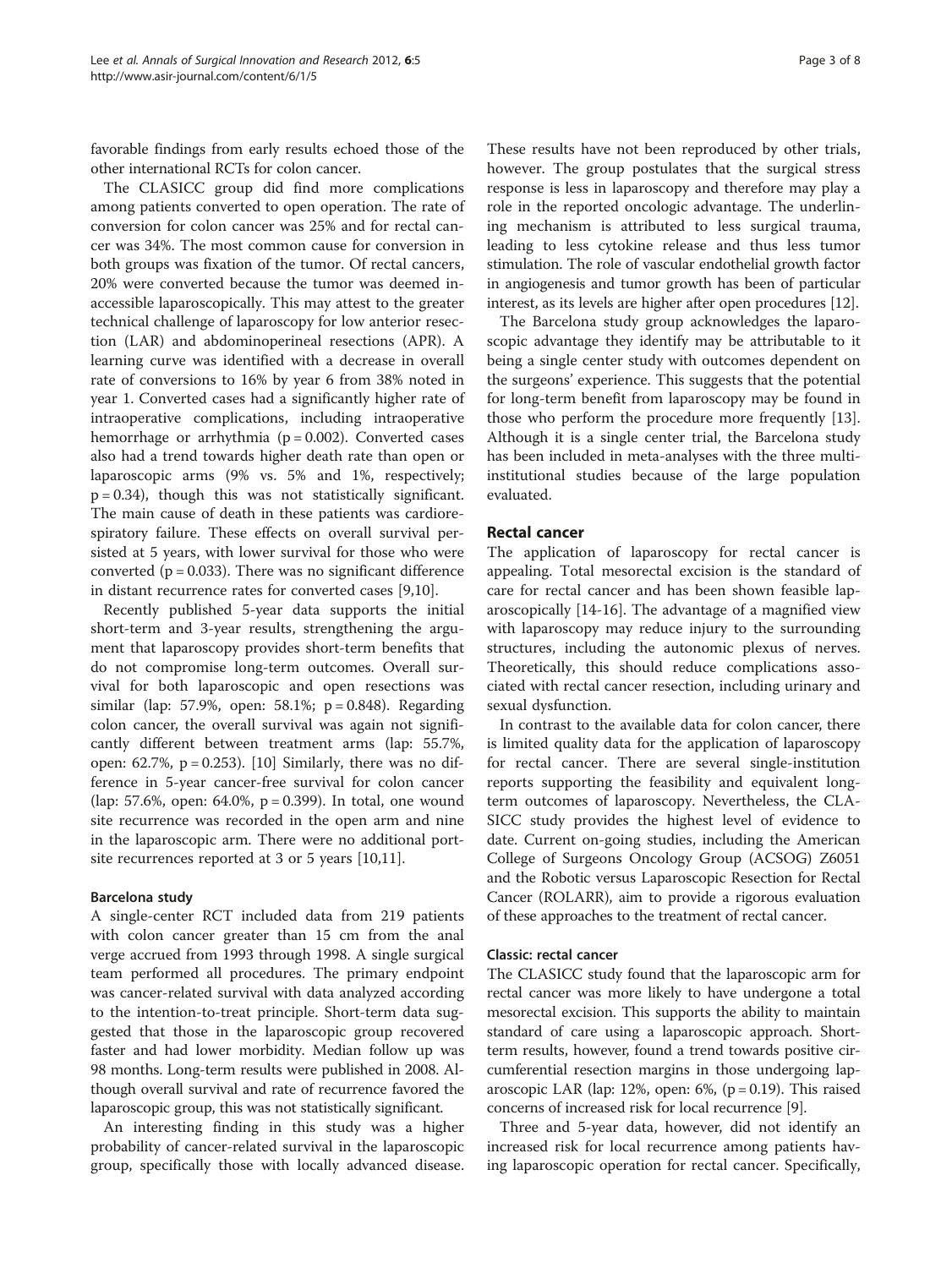the 5-year local recurrence rate for LAR was 9.4% for laparoscopy and 7.6% for open  $(p = 0.740)$ . Five-year data was not provided for the local recurrence rates for patients in the APR group, but there was no significant difference identified. Overall, the distant recurrence rate was 20.9% found in 111 cases at 5 years. There was no significant difference between either technique (lap: 21%, open: 20.6%; p = 0.820) [\[10,11\]](#page-6-0).

Overall survival was also equivalent for laparoscopic and open resection of rectal cancer (lap: 60.3%, open: 52.9%;  $p = 0.132$ ). Similar results were found regardless of whether patients underwent LAR or APR (LAR: lap: 62.8%, open: 56.7%;p = 0.247, APR: lap: 53.2%, open: 41.8%;  $p = 0.310$ ). In fact, data at three years suggested a trend towards improved survival with laparoscopy in Dukes' A patients, though this did not persist at 5 years  $(p = 0.491)$ . This suggests that there is no difference in overall survival at 5 years between treatment arms for any stage of rectal cancer [\[10,11](#page-6-0)]. Cancer-free survival at 5 years was also not significantly different for patients with rectal cancer (lap: 53.2%, open: 52.1%;  $p = 0.953$ ). The 5 year cancer-free survival was not significantly different for LAR (lap: 57.7%, open: 57.6%; p = 0.832) or for APR (lap: 41.4%, open: 36.2%; p = 0.618).

Patients requiring conversion from laparoscopic to open operation during resection for rectal cancer fare worse with significantly decreased 5 year overall survival (lap: 62.4%, open: 58.5%, conversion 49.6%;  $p = 0.005$ ). Based on sensitivity analysis, this worse overall survival outcome was maintained even for surgeons with lower than average conversion rate, suggesting surgeon-related factors were unlikely related.

The Comparison of Open versus laparoscopic surgery for mid and low Rectal cancer After Neoadjuvant chemoradiotherapy (COREAN) trial is another randomized trial recently published showing equivalent short-term oncologic outcomes between open and laparoscopic surgery for rectal cancer. The trial included 340 patients with cT3N0-2 mid or low rectal cancer without distant metastasis. Conversion to an open procedure occurred in 2 patients (1.2%). Along with equivalence of oncologic outcomes, other short-term outcomes such as recovery of gastrointestinal function, analgesia requirement, and return to physical function showed improvement in the laparoscopic group [[17](#page-6-0)].

COLOR II is an ongoing non-inferiority RCT that has 27 participating international sites with 739 patients, focusing on the outcomes from laparoscopic versus open rectal cancer resection. [\[18,19\]](#page-6-0) Several individual studies have shown that laparoscopic total mesorectal excision is feasible and safe but CLASSICC is the only RCT to reliably support laparoscopic resection as an adequate and equivalent treatment for rectal cancer. Inclusion criteria for COLOR II include a single rectal mass within 15 cm of the anal verge on rigid proctoscopy or distal to the conjugate line on CT/MRI. Preoperative imaging is required to exclude distant metastasis. Tumors amenable to local excision and those with radiographic features suggestive of local invasion are excluded. The primary endpoint for this study will be loco-regional recurrence at 3 years.

Three other smaller, single-center RCT studies were included along with the CLASICC study in the Cochrane meta-analysis of operative approaches to rectal cancer. Those smaller trials will be discussed here. The first by Araujo et al. included 28 patients and focused on laparoscopic versus open APR after neoadjuvant therapy. No conversions were performed. Mean follow up was 47 months and only postoperative complications and local recurrence were noted. They found significantly fewer lymph nodes harvested in the laparoscopic group  $(5.5 \text{ nodes})$  compared to open  $(11.9)$   $(p = 0.04)$ . They attributed this difference to the small number of patients. At 47 months of follow up, two local recurrences were noted in the open group and none in the laparoscopic group [[20](#page-6-0)].

The second trial included in the Cochrane analysis by Zhou et al. included 171 patients, comparing open and laparoscopic low and ultralow anterior resection. Included patients had the distal margin of tumor distal to the peritoneal reflection and 1.5 cm above the dentate line. Total mesenteric excision with anal sphincter preservation was accomplished in all patients. The average operative time was not significantly different (lap: 120 min, open: 106 min;  $p > 0.05$ ) although blood loss was significantly less with laparoscopy (lap: 20 mL, open: 92 mL;  $p < 0.05$ ). The outcomes of this study included postoperative recovery and local recurrence. There was no significant difference in days until start of fluid intake  $(p = 0.713)$  or in days of analgesia  $(p = 0.225)$ . Days to first bowel movement was significantly shorter in the laparoscopic group (lap: 1.5 days, open: 2.7 days;  $p = 0.009$ ). The number of hospital days was also significantly shorter in the laparoscopy group (lap: 8.1 days, open: 13.3 days;  $p = 0.001$ ). Postoperative complications such as urinary retention, infection, obstruction and anastomotic leakage were significantly decreased with laparoscopy (lap: 6.1%, open: 12.4%;  $p = 0.016$ ). Two port site recurrences were noted in the laparoscopic group and 3 pelvic local recurrences in the open group. Statistical significance was not reported. No mortalities were noted in the 1 to 16 month follow-up. The authors conclude that adequate resection of low rectal cancers can be performed laparoscopically but is a technically challenging approach. Long-term results regarding survival were not reported in this study [\[21\]](#page-6-0).

The third study in the Cochrane analysis by Braga et al. followed the 5-year outcomes in 391 patients with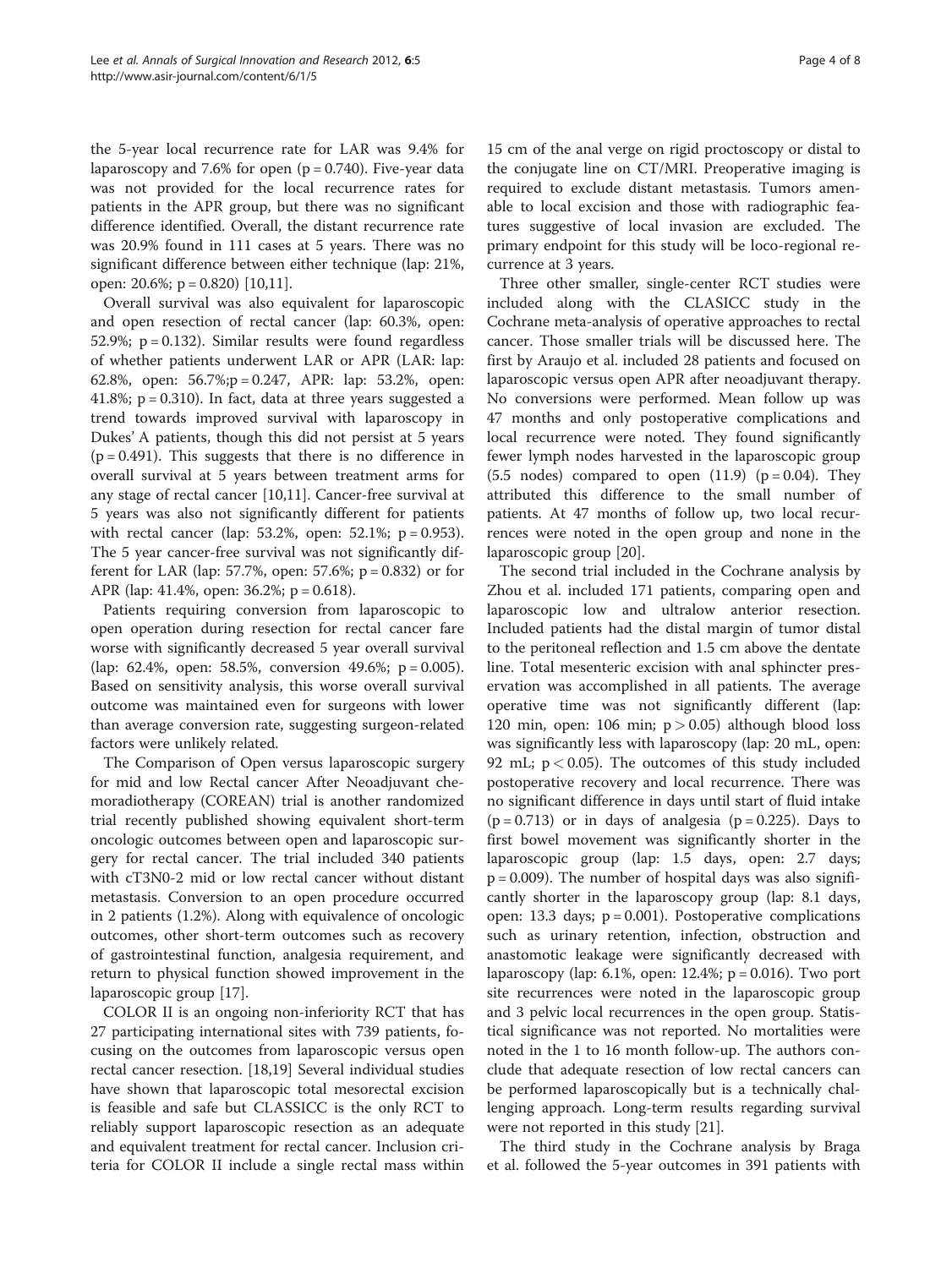colorectal cancer. Of this group, 134 patients had rectal cancer with 68 in the laparoscopic group and 68 in the open group. The outcomes in this study were not classified between colon and rectal cancer patients. No difference was found with respect to number of lymph nodes recovered. Distal and radial margins were negative in all patients. The rate of conversion was 4.2%. Outcomes measured included postoperative morbidity and diseasefree survival. The rate of anastomotic leak was not significantly different (lap: 4.7%, open: 6.9%;  $p = 0.46$ ). Reoperation was required in 6.3% of laparoscopic cases due to anastomotic leak in seven, adhesive disease in three, and bleeding in two cases compared to 9.4% of open cases, with anastomotic leak in 11, adhesive disease in six, and bleeding in two cases  $(p = 0.34)$ . The length of stay was significantly shorter for the laparoscopic group (lap: 9.4 days, open: 12.7 days; p = 0.0001). Long-term complications were also noted to be significantly lower in the laparoscopic group overall (lap: 6.8%, open: 14.9%;  $p = 0.02$ ). Follow-up was between 15 to 60 months. Fiveyear overall and disease-free survival were not significantly different between open or laparoscopic groups although p-values were not provided. Of note, the study describes that the local recurrence rate in rectal cancer was 7.3% in the laparoscopic group and 8.8% in the open group, with no p-value provided [\[22\]](#page-6-0).

The ACSOG Z6051 study published data of their phase II pilot study in 2011 supporting that laparoscopic-assisted resection had both acceptable oncologic and perioperative clinical outcomes when compared to open resection. The pilot study was created with the intention to provide baseline parameters for a planned randomized control trial. This included the data of 54 patients with stage I to III rectal cancer obtained from 2001 to 2005. Exclusion criteria included stage IV cancer, pregnancy, and patients with ASA IV and V. Three surgeons performed the laparoscopic procedures, all with extensive laparoscopic experience (>300 procedures for colorectal disease and >20 laparoscopic rectal dissections). Pouch reconstruction and hand-assisted approaches were based on surgeon preference. Follow-up data was collected up to 5 years post-operatively.

Perioperative results described significantly earlier return of bowel function in the laparoscopic group  $(p = 0.03)$ . There was no significant difference in the complication rate (lap: 22.2%, open: 32.4%;  $p = 0.178$ ). Local recurrence was similar (lap: 2%, open: 4.2%,  $p = 0.417$ ) as was 5-year overall survival (lap: 90.8%, open:  $88.5\%$ ;  $p = 0.261$ ) and disease-free survival (lap: 80.8%, open: 75.8%; p = 0.390). All cases of local recurrence occurred within 2 years. Conversion to open resection occurred in 6 cases (11.1%) and reasons included difficulty obtaining sufficient length and difficulty in completing the anastomosis. A positive circumferential rectal margin was found in one laparoscopic case, compared to 7 in the open group ( $p > 0.05$ ). This was noted to be the opposite of CLASICC findings. Nevertheless the 3-year local recurrence and survival were not different between either laparoscopic or open approaches, which is also seen in the ASCOG Z6051 study.

Authors of the Z6051 pilot trial identify the study size as a major limitation, despite well-matched groups. Nevertheless, the current data suggests that the laparoscopic approach provides the potential for acceptable outcomes [\[23](#page-6-0)]. The Phase III randomized controlled trial arm of the study is currently recruiting patients.

As the aforementioned studies provide encouraging data supporting the efficacy of laparoscopic approaches to rectal cancer, other centers seek to evaluate the outcomes of robotic-assisted laparoscopy in this setting. Given the technical difficulties of applying laparoscopy to the confined pelvic space, robotic assistance has the advantage of providing manipulation of instruments with 7-degrees of freedom of movement, as well as enhancement of dexterity and field of view. To date, there are a number of case series as well as one published randomized trial with 18 patients showing no difference in the outcomes, conversion rates or operative time comparing robotic-assistance to standard laparoscopy [\[24](#page-6-0)].

The Robotic versus Laproscopic Resection for Rectal Cancer (ROLARR) trial is a prospective, randomized, controlled, multi-center, unblinded superiority which began recruiting in 2010 seeking to primarily investigate rate of conversion, circumferential margin positivity, 3-year local recurrence and overall outcomes of the roboticassisted approach. Other outcomes of interest include costeffectiveness and quality of life The authors aim for about 400 patients to maintain 80% power. Participating surgeons are required to have performed at least 10 robotic-assisted resections. Along with measuring overall oncologic outcomes, ROLARR seeks to evaluate the clinical benefits of robotics, including preservation of normal bladder and sexual function. Given the costs of robotic systems, these measures are essential to justify the use of robotics [[25\]](#page-6-0).

In conclusion, the larger CLASICC study and the three smaller single-center studies support that the laparoscopic approach to rectal cancer appears to provide an adequate oncologic excision with similar long-term outcomes. Current studies such as the Z6051, ROLARR and COLOR II studies can provide further insight on the outcomes of these minimally invasive approaches.

# Meta-analyses

Among the available research evaluating operative approach to colorectal cancer, the aforementioned studies are referred to most frequently for their prospective, multi-institutional design and large patient number. Nevertheless, each study has inherent weaknesses acknowledged by their authors. For this reason, several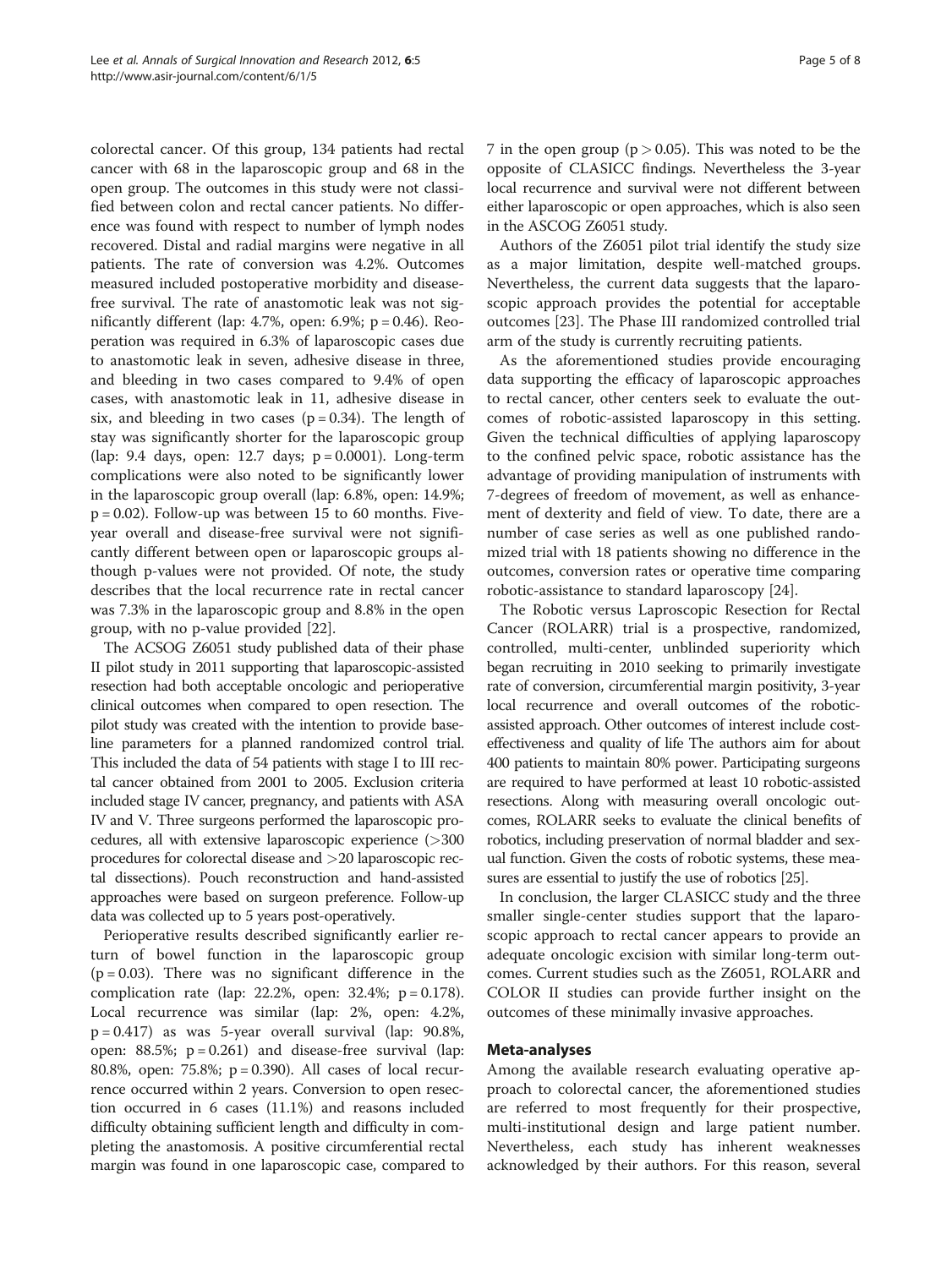meta-analyses have been performed to enhance the power of the argument that laparoscopy is a safe and oncologically sound approach to the operative treatment of colorectal cancer.

The 2007 meta-analysis by Bonjer, et al. includes the four studies described above, chosen for their accrual of more than 150 patients each with data available up to 3 years post-randomization at the time of meta-analysis. Ultimately, data from 1536 patients was analyzed for outcomes in colon cancer alone. Overall results reflected the favorable outcomes from the individual studies. There was no significant difference among the studies with regard to patient age, cancer stage distribution, mean number of lymph nodes recovered  $(p = 0.40)$ , rate of positive margin  $(p = 0.23)$ , or postoperative mortality  $(p = 0.63)$ . Three-year cancer free survival was not significantly different  $(p = 0.83)$  nor was the overall survival  $(p = 0.56)$  between laparoscopic and open resections. Tumor recurrence was noted in 121 open and 113 laparoscopic resections. The percentage of local, distant and combined local and distant recurrences was not significantly different between groups ( $p = 0.43$ ,  $\chi$ 2 test). When analyzed for differences of overall survival by cancer stage, there was no significant difference identified [[26\]](#page-6-0).

Other meta-analyses included smaller studies in addition to the four studies analyzed by Bonjer. Despite the heterogeneity of reported results in those studies, the meta-analyses agree that there is no significant difference in survival, recurrence or lymph node recovery for open or laparoscopic resection. Jackson et al. in 2007 included both colon and rectal cases in their analysis of 10 RCTs, with the same conclusions [[27](#page-6-0)].

A 2008 Cochrane Review was performed for both colon and rectal cancers, analyzing 12 trials involving 3346 patients. In colon cancer, there was no significant difference in local recurrence between treatment arms  $(4$  RCTs with 938 patients,  $p = 0.57$ ), in wound recurrence  $(p = 0.16)$  or in cancer-related mortality (5 RCTs with 1575 patients,  $p = 0.15$ ). In rectal cancer, there was no significant difference in local recurrence (4 RCTs with 714 patients,  $p = 0.46$ ) or cancer-related mortality (3 RCTs with 578 patients,  $p = 0.16$  [[28](#page-6-0)].

The currently available meta-analyses are reassuring for continuing laparoscopic resection for colon cancer. A meta-analysis including the current 5-year data from the larger trials would further strengthen this argument. Two of the meta-analyses also suggest that laparoscopic resection of rectal cancer may be safe and oncologically adequate, although long-term data and results of large randomized trials are forthcoming.

# Single-incision laparoscopic resection

As 5-year data supports laparoscopic resection of colon cancer with no significant increased risk of wound site

recurrence, surgeons are already considering the next step in further minimizing the invasiveness of the technique. The use of SIL for colonic resection has been reported in case series, supporting its feasibility and safety [[29\]](#page-6-0). Some reports include both benign and malignant disease but the small number of patients, as well as the inadequate reporting of adequate oncologic resection, limits subgroup analysis. In addition, the SIL technique adds an additional layer of technical complexity that limits widespread application at this time.

Papaconstantinou and Thomas reported a casematched comparison in 2011 of SIL versus multiport laparoscopic colectomy for colon cancer with 1-year outcomes. The study included 26 SIL colectomy patients from 2009 to 2010 matched for factors including age, body mass index, and American Society of Anesthesiologists score. [[30](#page-7-0)] Mean operative time was not significantly different at  $144$  minutes ( $p = 0.98$ ). Total conversion rates were similar as well. The SIL group had a 12% conversion rate (2 to multiport and 1 to a handassisted port) and the multiport group had 15% conversion rate (3 to hand-assisted port and 1 to open). There was no difference noted regarding the number of lymph nodes harvested (SIL:18, multiport: 17;  $p = 0.88$ ) or involvement of proximal, distal or radial margins  $(p = 0.21)$ . The length of stay was noted to be shorter by 1.4 days in the SIL group, which was significant ( $p < 0.05$ ). The mean follow-up was significantly shorter for the SIL group at 13 months compared to multiport at 21 months  $(p < 0.001)$  since all the multiport cases predated the SIL cases. At one year, there were no deaths or port-site recurrences noted. Each group was found to have 8% recurrence, all of which were distant metastasis in patients with stage III disease. One-year survival was similar at 92% for SIL and 92% for multiport ( $p = 0.97$ ).

This work provides promising early evidence that the SIL may be an additional option for colon cancer resection to further reduce morbidity. The authors do not suggest SIL for rectal cancer at this time.

#### **Conclusions**

Several large RCTs support that laparoscopic resection is not inferior to open resection of colorectal cancer. This is likely due to technical principles that are maintained during both open and laparoscopic operations, including the ligation of the primary feeding vessel at its base, minimal and atraumatic handling of the tumor, total mesorectal excision and accrual of at least 12 lymph nodes with adequate margins. Patients undergoing laparoscopic resection are in the operating room longer but are in the hospital for a shorter time. Most importantly, these key studies continue to support that an adequate oncologic resection can be performed laparoscopically without compromising outcomes.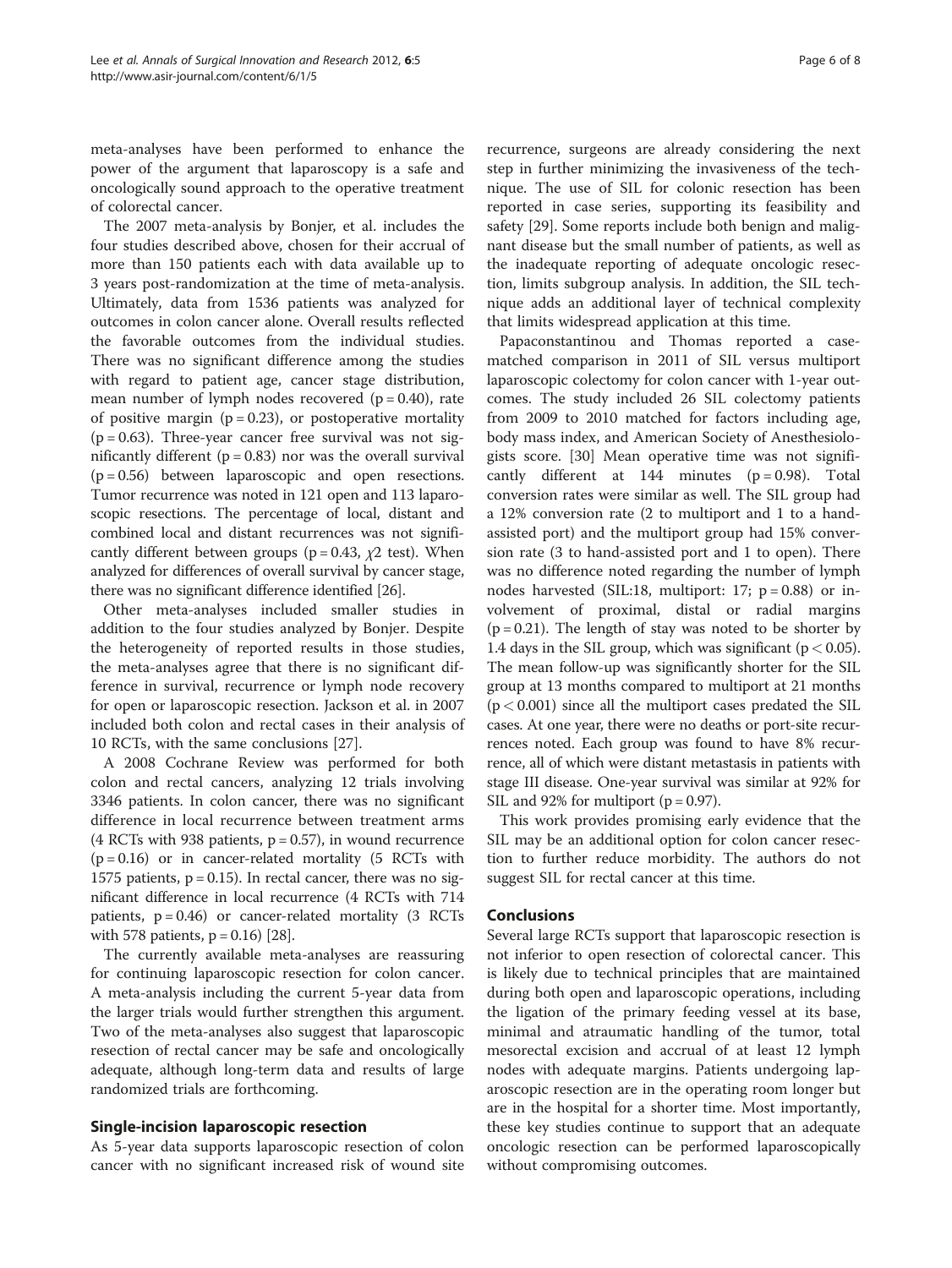<span id="page-6-0"></span>Overall, long-term data from large RCTs support the safety and adequacy of laparoscopic resection in colon and rectal cancer. Future data from these trials will be helpful to reinforce confidence in this technique. Additional outcomes from current RCTs such as one from Australia for colon cancer and the aforementioned COLOR II trial for rectal cancer are highly anticipated. [[31\]](#page-7-0). While the use of SIL as is appealing, its application and outcomes must also be evaluated as rigorously as that of laparoscopic resections for colon and rectal cancer before widespread use can be encouraged.

#### Abbreviations

RCT: Randomized controlled trial; COST: Clinical Outcomes of Surgical Therapy study group; COLOR: COlon cancer Laparoscopic or Open Resection; CLASICC: Conventional versus Laparoscopic-Assisted Surgery in Colorectal Cancer; LAR: Low anterior resection; APR: Abdominoperineal resection; SIL: Single Incision Laparoscopy.

#### Competing interests

The authors declare that they have no competing interests

#### Authors' contributions

All authors participated in drafting of the manuscript. All authors read and approved the final manuscript.

#### Author details

<sup>1</sup>Department of Surgery, University Hospitals, Case Medical Center, Case Western Reserve University, Cleveland, OH, USA. <sup>2</sup>Department of Surgery, MetroHealth Medical Center, Case Western Reserve University, Cleveland, OH, USA.

#### Received: 27 February 2012 Accepted: 13 July 2012 Published: 30 July 2012

#### References

- American Cancer Society: Cancer Facts and Figures 2011. Atlanta, Ga: American Cancer Society; 2011.
- 2. Jacobs M, Verdeja JC, Goldstein HS: Minimally invasive colon resection (laparoscopic colectomy). Surg Laparosc Endosc 1991, 1:144–150.
- 3. Schwenk W, Haase O, Neudecker J, Muller JM: Short term benefits for laparoscopic colorectal resection. Cochrane Database Syst Rev 2005, Jul 20:3. CD003145.
- Berends FJ, Kazemier G, Bonjer HJ, Lange JF: Subcutaneous metastases after laparoscopic colectomy. Lancet 1994, 344(8914):58.
- 5. Clinical Outcomes of Surgical Therapy Study Group: A comparison of laparoscopically assisted and open colectomy for colon cancer. N Engl J Med 2004, 350(20):2050–2059.
- 6. Fleshman J, Sargent DJ, Green E, Anvari M, Stryker SJ, Beart RW, Hellinger M, Flanagan R, Peters W, Nelson H: Laparoscopic colectomy for cancer is not inferior to open surgery based on 5-year data from the COST study group trial. Ann Surg 2007, 246(4):655–664.
- 7. Veldkamp R, Kuhry E, Hop WC, Jeekel J, Kazemier G, Bonjer HJ, Haglind E, Pahlman L, Cuesta MA, MSika S, et al: Laparoscopic surgery versus open surgery for colon cancer: short-term outcomes of a randomized trial. Lancet Oncol 2005, 6(7):477–484.
- Colon Cancer Laparoscopic or Open Resection Study Group, et al: Survival after laparoscopic surgery versus open surgery for colon cancer: long-term outcome of a randomized clinical trial. Lancet Oncol 2009, 10(1):44–52.
- 9. Guillou PJ, Quirke P, Thorpe H, Walker J, Jayne DG, Smith AMH, Heath RM, Brown JM: Short-term endpoints of conventional versus laparoscopicassisted surgery in patients with colorectal cancer (MRC CLASICC trial): multicenter, randomized controlled trial. Lancet 2005, 365(9472):1718–1726.
- Jayne DG, Guillou PJ, Thorpe H, Quirke P, Copeland J, Smith AMH, Heath RM, Brown JM: Randomized trial of laparoscopic-assisted resection of colorectal carcinoma: 3-year results of the UK MRC CLASICC trial group. J Clin Oncol 2007, 25(21):3061–3068.
- 11. Jayne DG, Thorpe HC, Copeland J, Quirke P, Brown JM, Guillou PJ: Five-year follow-up of the Medical Research Council CLASICC trial of laparoscopically assisted versus open surgery for colorectal cancer. Br J Surg 2010, 97(11):1638–1645.
- 12. Lacy AM, Garcia-Valdecasa JC, Delgado S, Castells A, Taura P, Pique JM, Visa J: Laparoscopy-assisted colectomy versus open colectomy for treatment of non-metastatic colon cancer: a randomized trial. Lancet 2002, 359(9325):2224–2229.
- 13. Lacy AM, Delgado S, Castells A, Prins HA, Arroyo V, Ibarzabal A, Pique JM: The long-term results of a randomized clinical trial of laparoscopyassisted versus open surgery for colon cancer. Ann Surg 2008, 248(1):1–7.
- 14. Morino M, Parini U, Giraudo G, Salval M, Brachet CR, Garrone C. Laparoscopic total mesorectal excision: a consecutive series of 100 patients. Ann Surg 2003, 237(3):335–342.
- 15. Agha A, Furst A, Hierl J, Iesalnieks I, Glockzin G, Anthuber M, Jauch KW, Schlitt HJ: Laparoscopic surgery for rectal cancer: oncological results and clinical outcome of 225 patients. Surg Endosc 2008, 22(10):2229–2237.
- 16. Leung KL, Kwok SPY, Lam SCW, Lee JFY, Yiu RYC, Ng SSM, Lai PBS, Lau WY: Laparoscopic resection of rectosigmoid carcinoma: prospective randomized trial. Lancet 2004, 363:1187–1192.
- 17. Kang SB, Park JW, Jeong SY, Nam BH, Choi HS, Kim DW, Lim SB, Lee TG, Kim DY, Kim JS, Chang HJ, Lee HS, Kim SY, Jung KH, Hong YS, Kim JH, Sohn DK, Kim DH, Oh JH: Open versus laparoscopic surgery for mid or low rectal cancer after neoadjuvant chemoradiotherapy (COREAN trial). Lancet Oncol 2010, 11(7):637–645.
- 18. COLOR II Study Group, Buunen M, Bonjer HJ, Hop WC, Haglind E, Kurlberg G, Rosenberg J, Lacy AM, Cuesta MA, D'Hoore A, et al: COLOR II: A randomized clinical trial comparing laparoscopic and open surgery for rectal cancer. Dan Med Bull 2009, 56(2):89–91.
- 19. Baik SH, Gincherman M, Mutch MG, Birnbaum EH, Fleshman JW: Laparoscopic vs open resection for patients with rectal cancer: comparison of perioperative outcomes and long-term survival. Dis Colon Rectum 2011, 54(1):6–14.
- 20. Araujo SE, Da Silva ESousa AH Jr, de Campos FG, Habr-Gama A, Dumarco RB, Caravatto PP, Nahas SC, da Silva J, Kiss DR, Gama- Rodriques JJ: Conventional approach x laparoscopic abdominoperineal resection for rectal cancer treatment after neoadjuvant chemoradiation: results of a prospective randomized trial. Rev Hosp Clin Fac Med Sao Paulo 2003, 58(3):133–140.
- 21. Zhou ZG, Hu M, Lei WZ, Yu YY, Cheng Z, Li L, Shu Y, Wang TC: Laparoscopic versus open total mesorectal excision with anal sphincter preservation for low rectal cancer. Surg Endosc 2004, 18:1211–1215.
- 22. Braga M, Frasson M, Vignali A, Zuliani W, Civelli V, Di Carlo V: Laparoscopic versus open colectomy in cancer patients: long-term complications, quality of life, and survival. Dis Colon Rectum 2005, 48:2217–2223.
- 23. Baik SH, Gincherman M, Mutch MG, Birnbaum EH, Fleshman JW: Laparoscopic vs open resection for patients with rectal cancer: comparison of perioperative outcomes and long-term survival. Dis Colon Rectum 2011, 45:6–14.
- 24. Baik SH, Ko YT, Kang CM, Lee WJ, Kim NK, Sohn SK, Chi HS, Cho CH: Robotic tumor-specific mesorectal excision of rectal cancer: short-term outcome of a pilot randomized trial. Surg Endosc 2008, 22(7):1601–1608.
- 25. Collinson FJ, Jayne DG, Pigazzi A, Tsang C, Barrie JM, Edlin R, Garbett C, Guillou P, Holloway I, Howard H, Marshall H, McCabe C, Pavitt S, Quirke P, Rivers CS, Brown JMB: An international, multicentre, prospective, randomised, controlled, unblinded, parallel-group trial of roboticassisted versus standard laparoscopic surgery for the curative treatment of rectal cancer. Int J Colorectal Dis 2012, 27:233–241.
- 26. Bonjer HJ, Hop WCJ, Nelson H, Sargent DJ, Lacy AM, Castells A, Guillou PJ, Thorpe H, Brown J, Delgado S, et al: Laparoscopically assisted vs open colectomy for colon cancer: a meta-analysis. Arch Surg 2007, 142(3): 298–303.
- 27. Jackson TD, Kaplan GG, Arena G, Page JH, Rogers SO: Laparoscopic versus open resection for colorectal cancer: a metaanalysis of oncologic outcomes. J Am Coll Surg 2007, 204(3):439–446.
- 28. Kuhry E, Schwenk WF, Gaupset R, Romild U, Bonjer HJ: Long-term results of laparoscopic colorectal cancer resection. Cochrane Database Syst Rev 2008, Apr 16:2. CD003432.
- 29. Champagne BJ, Lee EC, Leblanc F, Stein SL, Delaney CP: Single-incision vs straight laparoscopic segmental colectomy: a case-controlled study. Dis Colon Rectum 2011, 54(2):183–186.